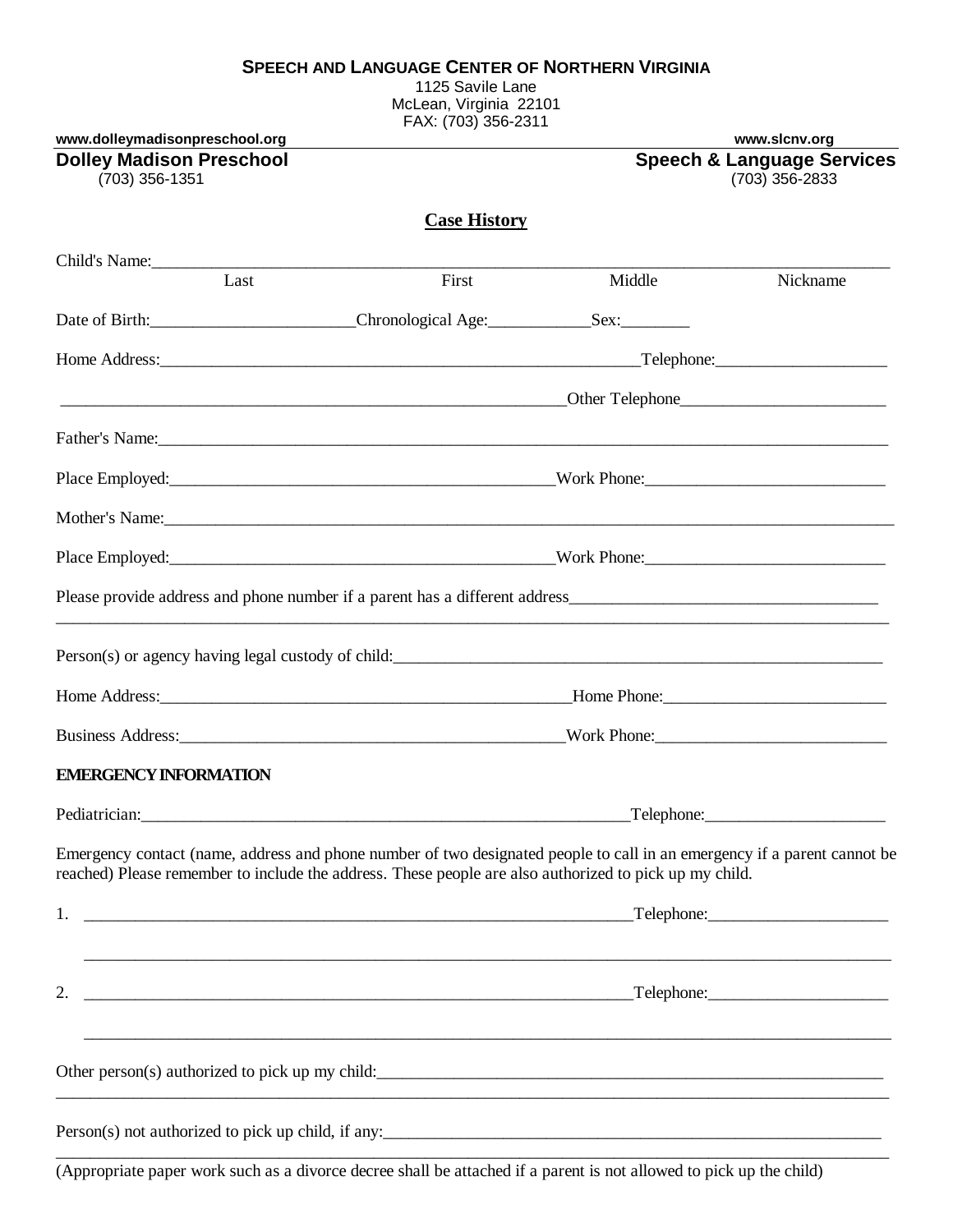# **BACKGROUND INFORMATION**

## **I. Birth and Developmental History**

| b. | <b>Pregnancy</b>                                                                                                      |                                                                            |                          |            |  |  |
|----|-----------------------------------------------------------------------------------------------------------------------|----------------------------------------------------------------------------|--------------------------|------------|--|--|
|    | Was mother's condition during pregnancy good to excellent? [ ] yes [ ] no                                             |                                                                            |                          |            |  |  |
|    |                                                                                                                       |                                                                            |                          |            |  |  |
|    | <u> 1989 - John Stein, Amerikaansk politiker († 1989)</u><br>Were medications taken during pregnancy ? [ ] yes [ ] no |                                                                            |                          |            |  |  |
|    |                                                                                                                       | Were there any illnesses or complications during pregnancy? [ ] yes [ ] no |                          |            |  |  |
|    |                                                                                                                       |                                                                            |                          |            |  |  |
|    |                                                                                                                       |                                                                            |                          |            |  |  |
|    |                                                                                                                       |                                                                            |                          |            |  |  |
|    | c. Labor and Delivery                                                                                                 |                                                                            |                          |            |  |  |
|    |                                                                                                                       |                                                                            |                          |            |  |  |
|    |                                                                                                                       |                                                                            |                          |            |  |  |
|    |                                                                                                                       |                                                                            |                          |            |  |  |
|    | Was the baby of average activity level? [ ] yes [ ] no                                                                |                                                                            |                          |            |  |  |
|    |                                                                                                                       |                                                                            |                          |            |  |  |
|    |                                                                                                                       |                                                                            |                          |            |  |  |
|    |                                                                                                                       |                                                                            |                          |            |  |  |
|    |                                                                                                                       |                                                                            |                          |            |  |  |
|    |                                                                                                                       |                                                                            |                          |            |  |  |
|    | d. Infancy and Early Childhood                                                                                        |                                                                            |                          |            |  |  |
|    |                                                                                                                       |                                                                            |                          |            |  |  |
|    |                                                                                                                       |                                                                            |                          |            |  |  |
|    | <b>II.</b> Medical History                                                                                            |                                                                            |                          |            |  |  |
|    |                                                                                                                       |                                                                            |                          |            |  |  |
|    | Diseases child has had: note ages, severity, whether accompanied by high fever, and the effects.                      |                                                                            |                          |            |  |  |
|    | Disease<br>age                                                                                                        | severity & effects                                                         |                          | high fever |  |  |
|    |                                                                                                                       |                                                                            |                          |            |  |  |
|    |                                                                                                                       |                                                                            |                          |            |  |  |
|    | List injuries and/or operations                                                                                       | age                                                                        | severity hospitalization |            |  |  |
|    |                                                                                                                       |                                                                            |                          |            |  |  |
|    |                                                                                                                       |                                                                            |                          |            |  |  |
|    |                                                                                                                       |                                                                            |                          |            |  |  |
|    |                                                                                                                       |                                                                            |                          |            |  |  |
|    |                                                                                                                       |                                                                            |                          |            |  |  |
|    |                                                                                                                       |                                                                            |                          |            |  |  |
|    | List allergies or intolerance to food:                                                                                |                                                                            |                          |            |  |  |
|    |                                                                                                                       |                                                                            |                          |            |  |  |
|    | Does your child have a history of ear infections? [ ] yes [ ] no                                                      |                                                                            |                          |            |  |  |
|    | Has vision been tested?                                                                                               | When                                                                       |                          |            |  |  |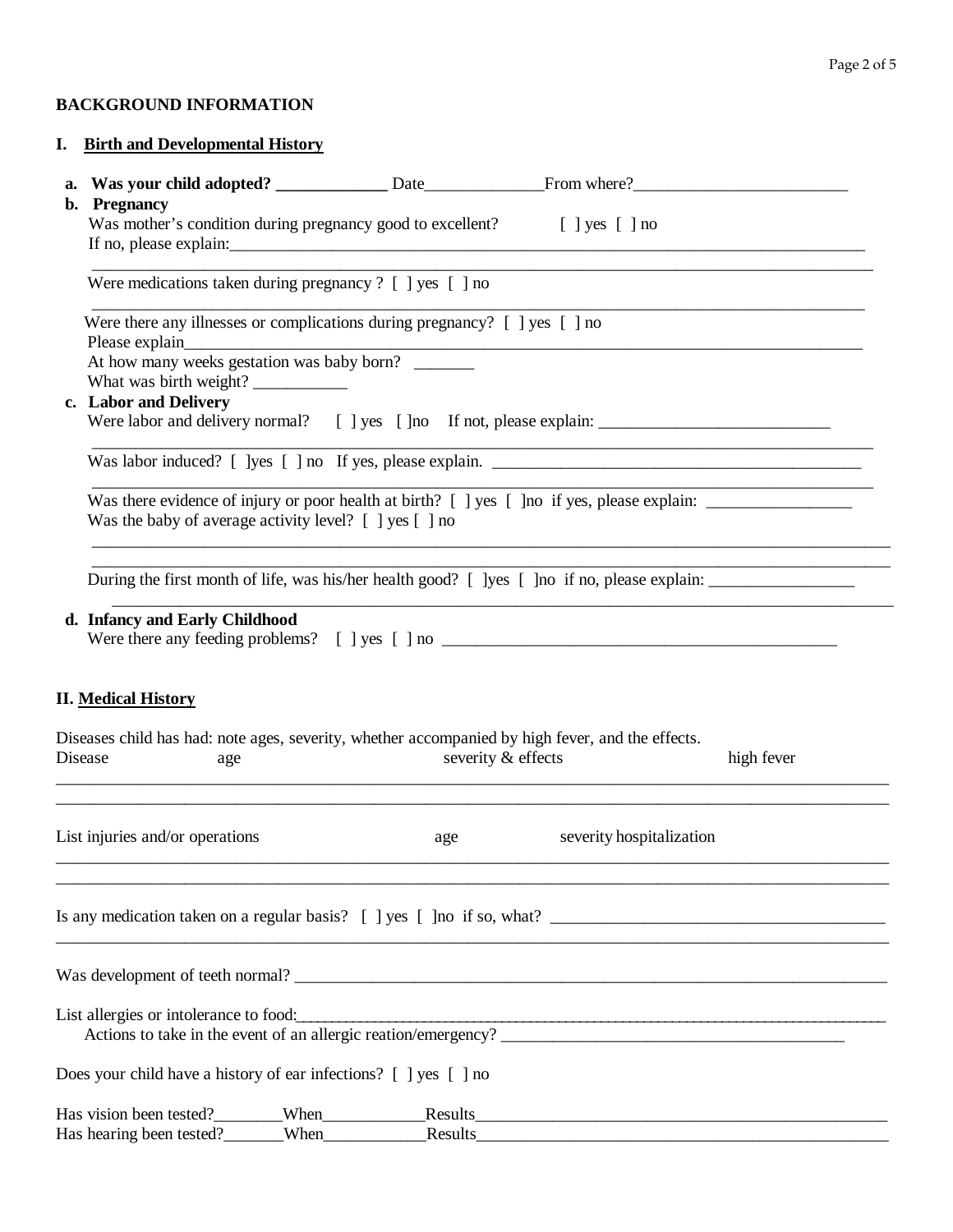### **III. Motor Development**

| 1. Please indicate age when the following skills were first performed. |                                                                                                                                                                                                                                                                                                                                                                                                                                                 |                    |
|------------------------------------------------------------------------|-------------------------------------------------------------------------------------------------------------------------------------------------------------------------------------------------------------------------------------------------------------------------------------------------------------------------------------------------------------------------------------------------------------------------------------------------|--------------------|
|                                                                        | crawling $\frac{1}{\sqrt{1-\frac{1}{2}} \cdot \frac{1}{\sqrt{1-\frac{1}{2}} \cdot \frac{1}{\sqrt{1-\frac{1}{2}} \cdot \frac{1}{\sqrt{1-\frac{1}{2}} \cdot \frac{1}{\sqrt{1-\frac{1}{2}} \cdot \frac{1}{\sqrt{1-\frac{1}{2}} \cdot \frac{1}{\sqrt{1-\frac{1}{2}} \cdot \frac{1}{\sqrt{1-\frac{1}{2}} \cdot \frac{1}{\sqrt{1-\frac{1}{2}} \cdot \frac{1}{\sqrt{1-\frac{1}{2}} \cdot \frac{1}{\sqrt{1-\frac{1}{2}} \cdot \frac{1}{\sqrt{1-\frac{1$ | sitting unassisted |
|                                                                        |                                                                                                                                                                                                                                                                                                                                                                                                                                                 |                    |
|                                                                        | $using \, \, \text{scissors} \, \, \_\_$                                                                                                                                                                                                                                                                                                                                                                                                        |                    |
|                                                                        | 2. Has the child established handedness? if so, which hand? [ ] no [ ] yes, [ ] right [ ] left                                                                                                                                                                                                                                                                                                                                                  |                    |

3. Indicate age when voluntary bladder control was achieved \_\_\_\_\_\_\_\_\_\_\_\_\_\_\_\_\_\_\_bowel control

### **IV. Social and Emotional Development**

1. If your child exhibits or has exhibited the following behaviors, please indicate age of occurrence and how you have attempted to deal with it.

| inability to stay with one activity until completion                                                                                                                                                                             |
|----------------------------------------------------------------------------------------------------------------------------------------------------------------------------------------------------------------------------------|
|                                                                                                                                                                                                                                  |
|                                                                                                                                                                                                                                  |
| 2. Does he/she have the opportunity to play with other children his/her age? [ ]yes [ ]no                                                                                                                                        |
|                                                                                                                                                                                                                                  |
| 4. Does he/she play with younger children? [ ]yes [ ]no                                                                                                                                                                          |
| 5. Does he/she play with older children? [ ] ] lyes [ ] ] no                                                                                                                                                                     |
| 6. Are you ever concerned because he/she doesn't play well with other children? [ ]yes [ ]no                                                                                                                                     |
|                                                                                                                                                                                                                                  |
| 8. Primary type of discipline: spanking [] isolation (time out) [] verbal reasoning [] other []___________                                                                                                                       |
| $\alpha$ in the set of the set of the set of the set of the set of the set of the set of the set of the set of the set of the set of the set of the set of the set of the set of the set of the set of the set of the set of the |

9. Do you feel that your approach to discipline is effective? yes[ ] no[ ]

### **V. Speech and Language Development**

Please indicate age when the following skills were first performed

| babble                                         | imitate words        | use first word meaningfully |  |
|------------------------------------------------|----------------------|-----------------------------|--|
| put words together                             | talk in single words | talk in phrases             |  |
| complete but grammatically incorrect sentences |                      |                             |  |
| complete but grammatically correct sentences   |                      |                             |  |

- 1. Did speech and language development seem to progress normally and then stop or regress? [ ]no [ ]yes At what age? \_
- 2. Is he/she inconsistent in his/her response to sounds and voices? [ ]yes [ ]no
- 3. Does he/she seem to understand what is said to him/her? [ ]yes [ ] no
- 4. Does he/she follow spoken directions? [ ]yes [ ] no
- 5. Does he/she retell stories or experiences that can be understood? [ ]yes [ ] no
- 6. Does he/she often hesitate and/or repeat sounds and words? [ ]yes [ ] no
- 7. Is his/her speech: [ ] too fast [ ] too slow [ ] average
- 8. Is his/her voice: check all that apply [ ] too soft [ ] too loud [ ] average loudness [ ] hoarse [ ] nasal [ ] denasal [ ] "stuffed as during a cold"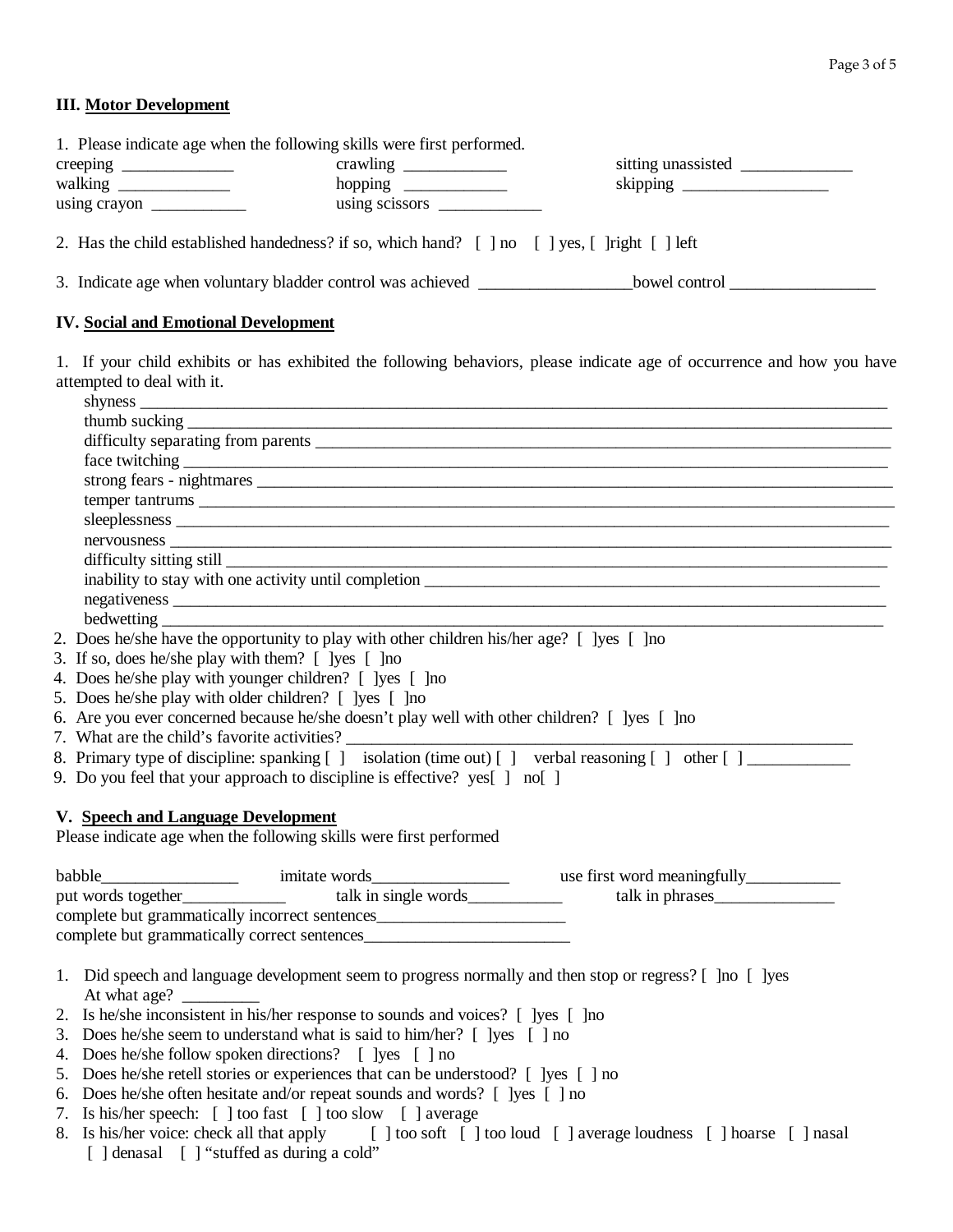# **VI. Feeding Development**

| Please indicate age when your child began to: |                                                                                                                                                                                                                                        |  |
|-----------------------------------------------|----------------------------------------------------------------------------------------------------------------------------------------------------------------------------------------------------------------------------------------|--|
|                                               |                                                                                                                                                                                                                                        |  |
|                                               |                                                                                                                                                                                                                                        |  |
|                                               |                                                                                                                                                                                                                                        |  |
|                                               | Is child a picky eater? If yes, list foods the child eats and will not eat                                                                                                                                                             |  |
|                                               | Did or does your child use a pacifier?                                                                                                                                                                                                 |  |
|                                               | At what age did your child stop using a pacifier?<br><u>Letting and the contract of the contract of the contract of the contract of the contract of the contract of the contract of the contract of the contract of the contract o</u> |  |
|                                               |                                                                                                                                                                                                                                        |  |
|                                               | Has your child exhibited thumb sucking behaviors?                                                                                                                                                                                      |  |
|                                               | If so, at what age did these behaviors begin and end?                                                                                                                                                                                  |  |
| $\mathbf{V}$                                  |                                                                                                                                                                                                                                        |  |

### **VII. Evaluative and Educational History**

Evaluations or therapies: Speech and language, Hearing, Occupational; Physical; Psychological, etc. (Please attach IEPs, reports, or any updated information.)

| Whom                                | Where                                                                                                                                                                                                                               | When        |      |
|-------------------------------------|-------------------------------------------------------------------------------------------------------------------------------------------------------------------------------------------------------------------------------------|-------------|------|
|                                     |                                                                                                                                                                                                                                     |             |      |
| Other schools or programs attended: |                                                                                                                                                                                                                                     |             |      |
| Name                                | Address                                                                                                                                                                                                                             |             | When |
| Where                               | <b>Address</b>                                                                                                                                                                                                                      |             | When |
| <b>VIII. Family History</b>         |                                                                                                                                                                                                                                     |             |      |
|                                     |                                                                                                                                                                                                                                     | Age: $\_\_$ |      |
|                                     | Level of education:                                                                                                                                                                                                                 |             |      |
|                                     |                                                                                                                                                                                                                                     | Age:        |      |
|                                     | Level of education: <u>example and the set of education</u> and the set of education and the set of education and the set of the set of the set of the set of the set of the set of the set of the set of the set of the set of the |             |      |
| 4. Names of siblings:               | 3. Are both parents living at home? [ ]yes [ ]no                                                                                                                                                                                    |             |      |
|                                     |                                                                                                                                                                                                                                     |             |      |
|                                     |                                                                                                                                                                                                                                     |             |      |
|                                     |                                                                                                                                                                                                                                     | DOB:        |      |
| 5. Others in the home:              |                                                                                                                                                                                                                                     |             |      |
|                                     | example and the same set of the same set of the same set of the same set of the same set of the same set of the same set of the same set of the same set of the same set of the same set of the same set of the same set of th      |             |      |
|                                     |                                                                                                                                                                                                                                     |             |      |
|                                     | 6. Are any foreign languages spoken at home? [ ]yes [ ]no                                                                                                                                                                           |             |      |
|                                     |                                                                                                                                                                                                                                     |             |      |
|                                     |                                                                                                                                                                                                                                     |             |      |